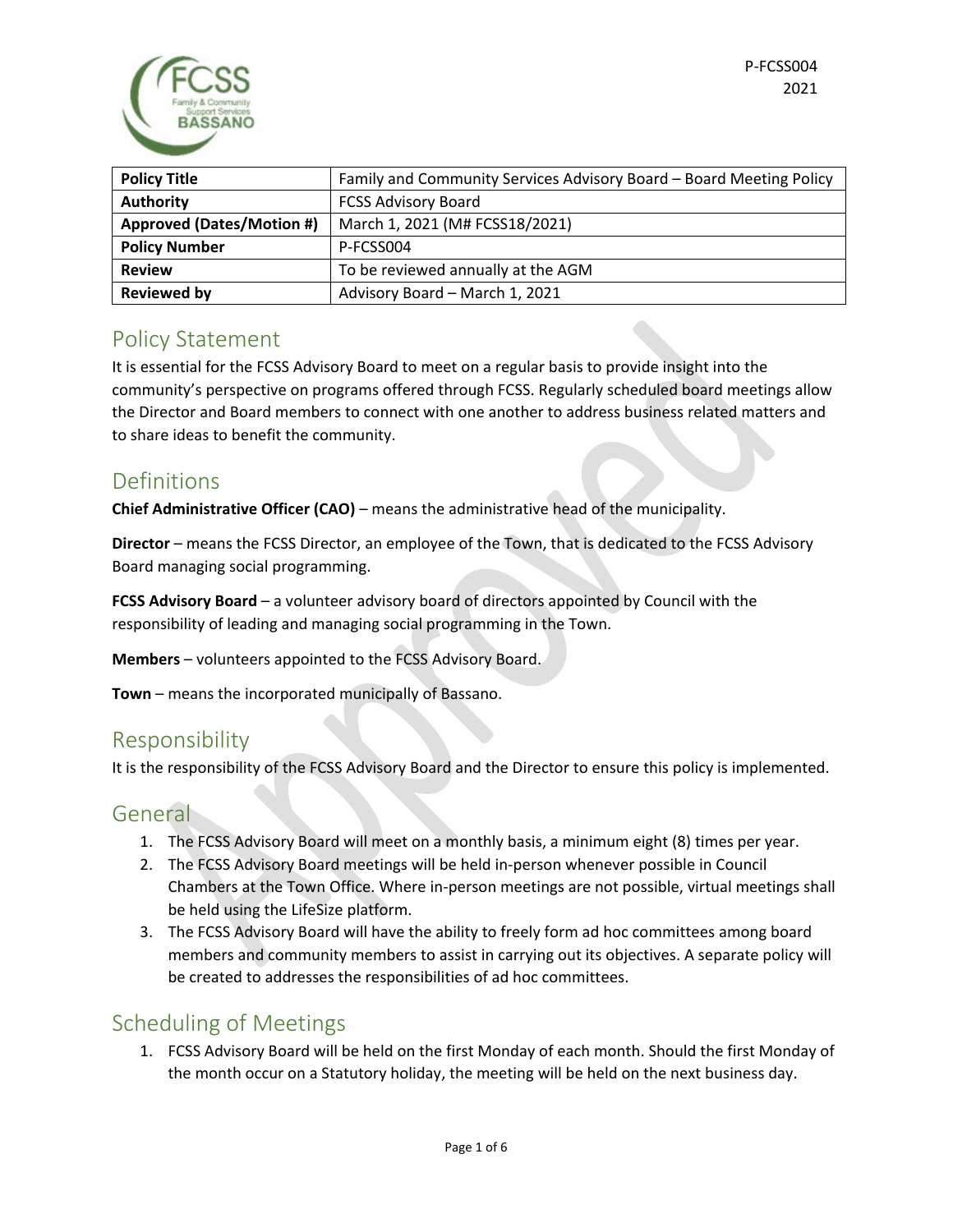

- 2. If a Special Meeting is required to attend to urgent business, it shall be at the call of the chair.
- 3. There will be an Annual General meeting (AGM) held each January for the community. During this meeting voting for Chair and Vice Chair positions will occur.

## Meeting Preparation

- 1. The Director shall prepare a *draft* meeting agenda and provide it to the Chair a minimum of seven (7) days prior to any scheduled board meeting. The Chair shall make necessary changes to the proposed agenda and return it to the Director within 24 hours of receiving the *draft* agenda.
- 2. Members may submit agenda topics to the Director a minimum of seven (7) days before any scheduled board meeting. The Director shall include the requested agenda topics to the Chair. The requested agenda topic shall be considered based on their level of urgency and may be postponed to a later meeting to allow adequate time to prepare necessary background research.
- 3. The Director shall prepare a formal board package to include minutes, monthly financials, business items, reports, and correspondence in accordance with the approved agenda and distribute it to the FCSS Advisory Board via email a minimum of three (3) days prior to the meeting. Board packages shall be posted on the Town's website and available for public viewing.
- 4. The Director shall provide an annual overview to present to the community during the AGM.

# Voting

- 1. FCSS Advisory Board members must be present at a meeting to cast a vote.
- 2. All FCSS Advisory Board members present at a meeting must cast a vote to be in-favor or opposed of a motion unless a pecuniary interest is stated by the active board member prior to any discussion on the topic being voted on.
- 3. Special circumstances may arise where a request for decision is circulated outside of a regular meeting where the FCSS Advisory Board elects to vote on the topic via email. If this occurs, the Director shall include the topic on the next regular agenda for ratification.

# **Delegations**

1. A person or a representative of any delegation or group of persons who wish to bring any matter to the attention FCSS Advisory Board, or who wish to have any matter considered by the FCSS Advisory Board, shall address a letter (or other written communication) together with the provided form, "Delegation Request Form" (Schedule A). The letter shall be signed in the correct name of the writer; the address of the writer, and delivered (by hand, mail, or email) to the Director. The letter must arrive by noon at least seven (7) business days immediately preceding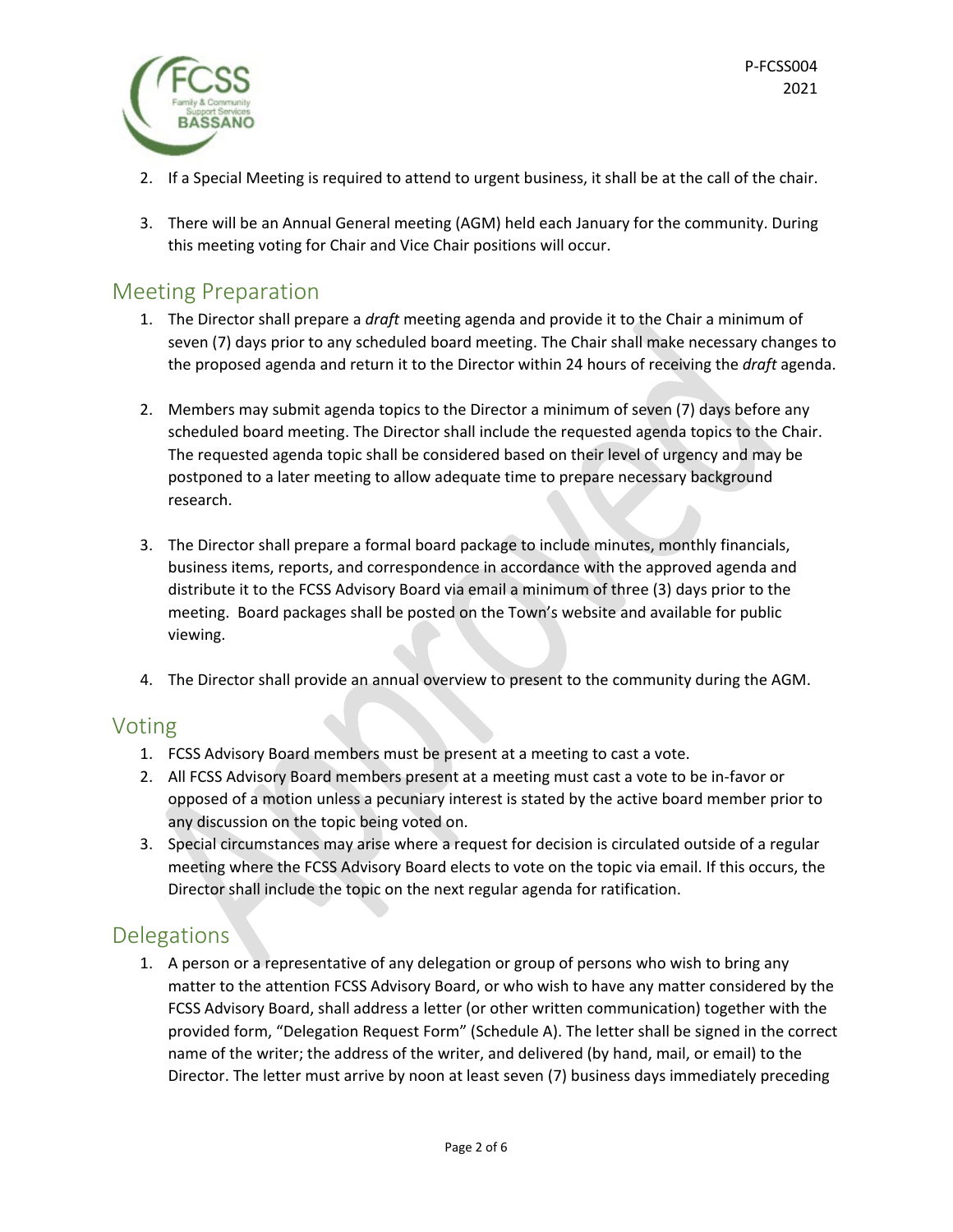

the meeting at which it is to be presented. If the person wishes to appear before the FCSS Advisory Board on the matter it shall be stated in the letter.

- a. The Director shall review the content of the "Delegation Request Form" and determine if the request is appropriate to appear before the FCSS Advisory Board in consultation with the Chair where appropriate. The request to appear before FCSS Advisory Board may also be referred to the FCSS Advisory Board. If the Director determines that the request to appear before FCSS Advisory Board is inappropriate, a written report will be provided by the Director in the monthly Director's Report that explains the rationale for rejecting the delegation.
- b. Scheduled Delegates shall be granted a maximum of fifteen (15) minutes to present the matter outlined in the letter. Where the Chair determines that additional time shall be granted to a delegation, the length of the extension shall be specified, and the Chair may limit the time.
- c. Information presented by a person or group shall relate only to the subject matter for which the presentation was originally requested.
- d. Where a Delegation requests support from the FCSS Advisory Board, requiring a Motion, the FCSS Advisory Board shall first refer the matter to the Director who shall bring back more information and a recommendation at a subsequent meeting so that FCSS Advisory Board can make an informed decision.
- 2. Disputes or discrepancies related to delegation proceedings shall be handled in accordance with the Town's Procedural Bylaw which is subject to change.

# Record Retention

The Director is responsible for record retention and shall keep:

- 1. Meeting minutes of all meeting to be approved monthly by the FCSS Advisory Board. Motions shall be made by the FCSS Advisory Board directing action of the Director. Each motion shall be passed with an identifier (motion/resolution number).
- 2. An FCSS minute book that includes:
	- a. A copy of the meeting agenda,
	- b. Executed meeting minutes approved by the board,
	- c. Financial reports approved by the board, and
	- d. Director reports approved by the board.
- 3. A printed copy of the FCSS minute book shall be signed and maintained at the Town office. A virtual copy of the FCSS minute book shall be maintained within the Town's system.
- 4. A resolution index.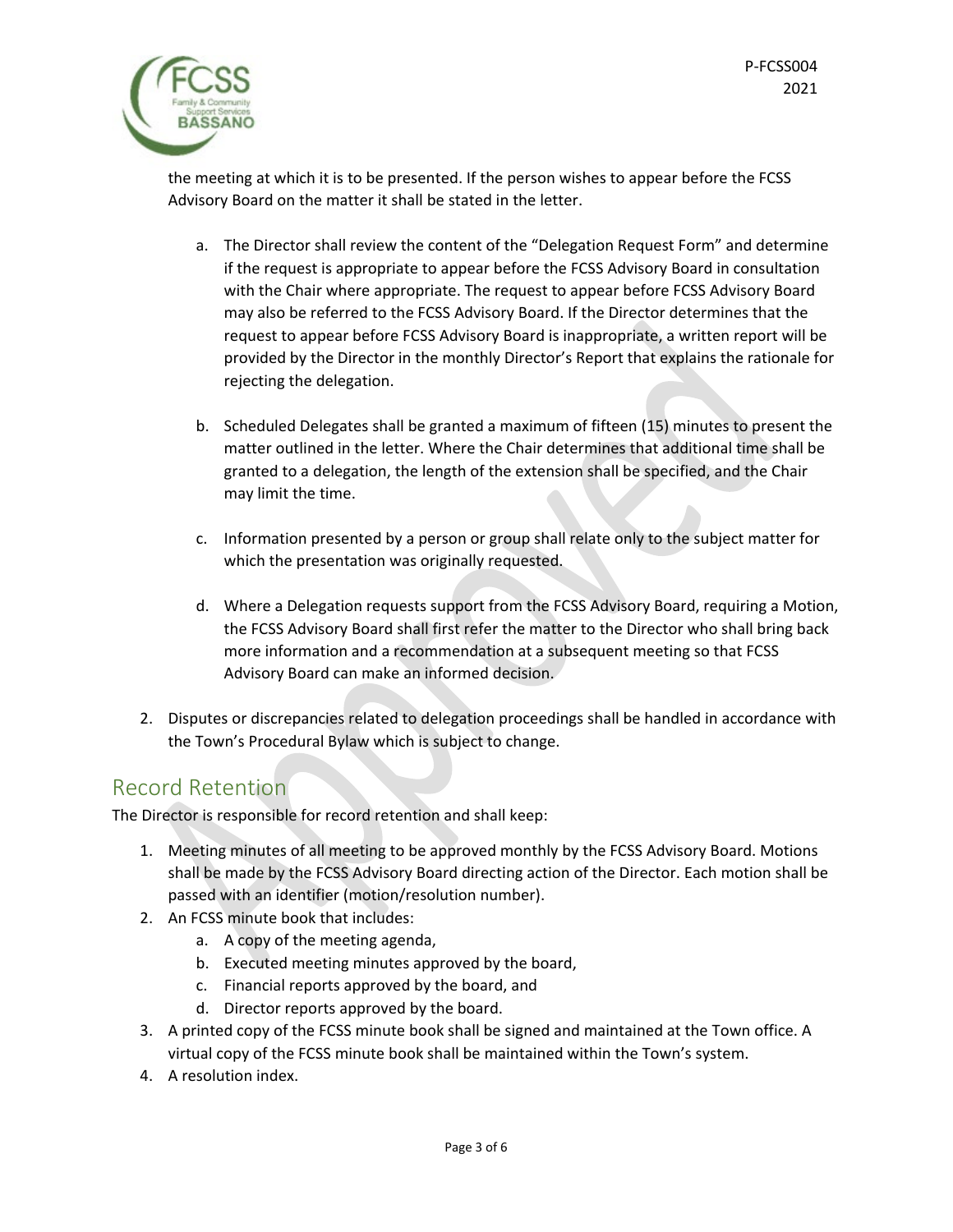

END OF POLICY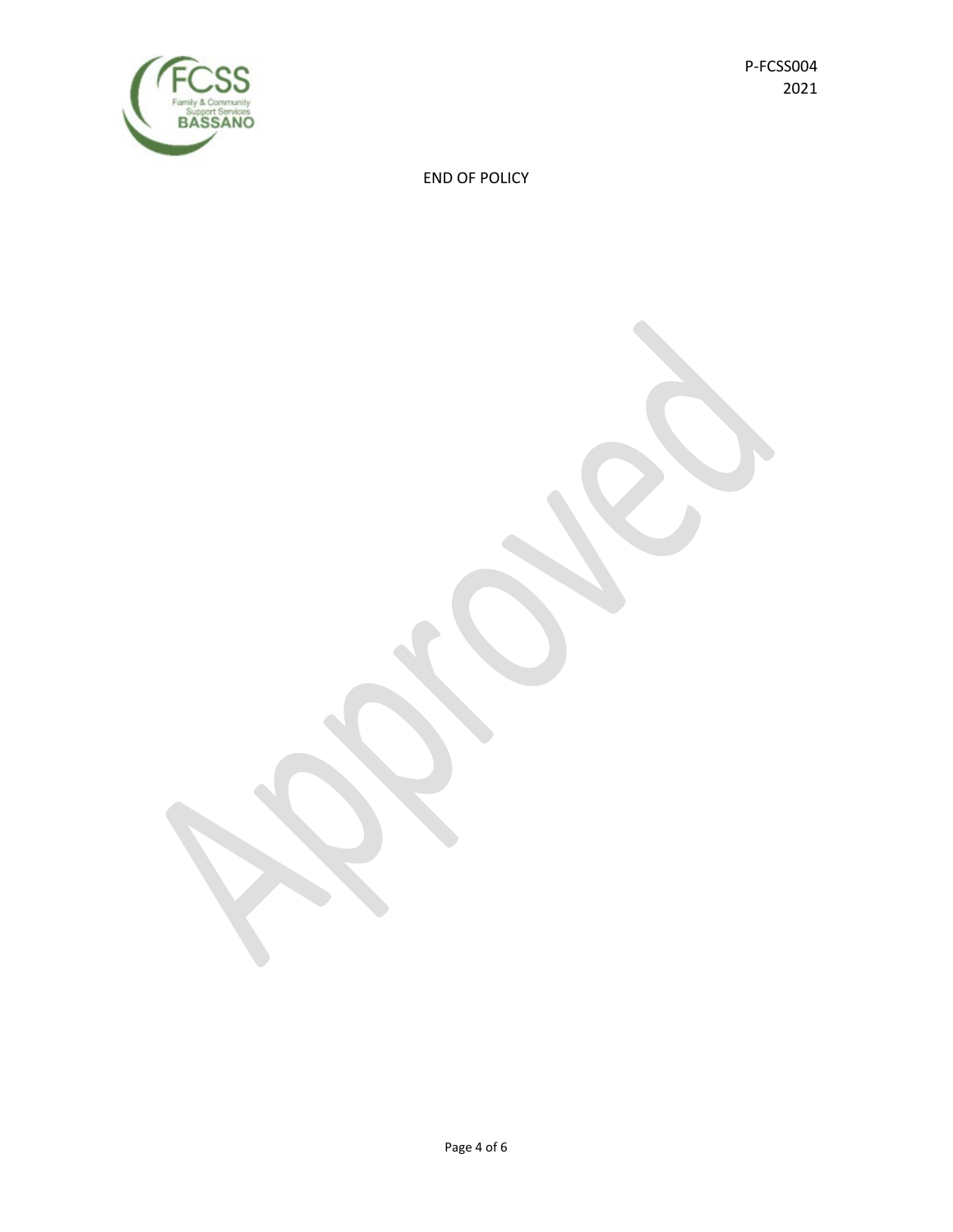

**Schedule 'A**

### **TOWN OF BASSANO (FCSS Department)**

## **DELEGATION REQUEST FORM**

### **Delegation Rules and Guidelines**

A delegation is an opportunity to appear before FCSS Advisory Board to communicate information. The purpose of the delegation process is to allow the party to make their views known to the FCSS Advisory Committee.

### **THE APPLICATION PROCESS**

- FCSS Advisory Committee meetings are held a minimum of eight (8) times per year and are set on a month-to-month basis.
- Delegates are required to complete the attached application form along with a detailed letter explaining their delegation request, to the Director, seven (7) days prior to a regularly scheduled meeting. The Director will review the request and determine the status of the delegation, the request may be referred to FCSS Advisory Board.
- You will be contacted by the Director regarding approval/rejection of the delegation request.

#### **PREPARING FOR THE DELEGATION**

- Delegations will be limited to a maximum presentation time of fifteen (15) minutes, unless an extension is granted during the application review.
- FCSS Advisory Board shall hear the delegation and may ask questions.
- Only the spokesperson of the delegation can address FCSS Advisory Board.

### **AFTER THE DELEGATION**

- Decisions to be made on a delegation request may be dealt with later, under the business portion of the meeting. The FCSS Advisory Board is not required to make a decision regarding the request of the delegation at the meeting.
- Decisions may be postponed to a later FCSS Advisory Board meeting if the agenda does not allow additional business to be addressed due to time constraints, or if more information is requested by FCSS Advisory Board.
- You are not required to remain for the entire meeting duration, you may leave after your issue has been dealt with by FCSS Advisory Board.